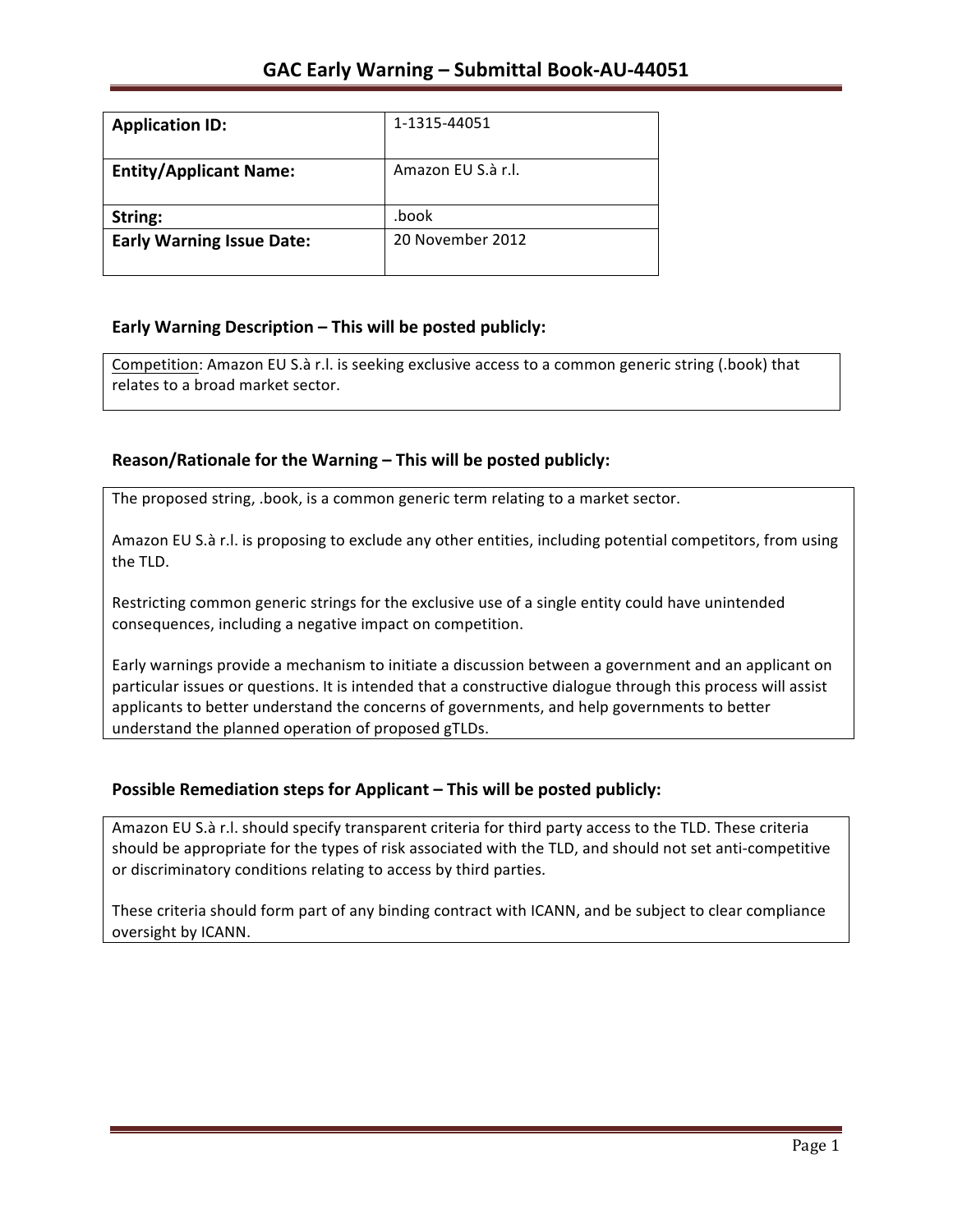### **Further Notes from GAC Member(s) (Optional) – This will be posted publicly:**

This Early Warning is from the Department of Broadband, Communications and the Digital Economy (DBCDE), on behalf of the Australian Government. In the first instance, communications and responses to this early warning should be emailed to gacearlywarning@gac.icann.org, with the text "Australian EW" and the application ID in the subject field.

# **INFORMATION FOR APPLICANTS**

## **About GAC Early Warning**

The GAC Early Warning is a notice only. It is not a formal objection, nor does it directly lead to a process that can result in rejection of the application. However, a GAC Early Warning should be taken seriously as it raises the likelihood that the application could be the subject of GAC Advice on New gTLDs or of a formal objection at a later stage in the process. Refer to section 1.1.2.4 of the Applicant Guidebook (http://newgtlds.icann.org/en/applicants/agb) for more information on GAC Early Warning.

## **Instructions if you receive the Early Warning**

**ICANN** strongly encourages you work with relevant parties as soon as possible to address the concerns **voiced in the GAC Early Warning.** 

#### **Asking questions about your GAC Early Warning**

If you have questions or need clarification about your GAC Early Warning, please contact gacearlywarning@gac.icann.org. As highlighted above, ICANN strongly encourages you to contact gacearlywarning@gac.icann.org as soon as practicable regarding the issues identified in the Early Warning. 

#### **Continuing with your application**

If you choose to continue with the application, then the "Applicant's Response" section below should be completed. In this section, you should notify the GAC of intended actions, including the expected completion date. This completed form should then be sent to gacearlywarning@gac.icann.org. If your remediation steps involve submitting requests for changes to your application, see the change request process at http://newgtlds.icann.org/en/applicants/customer-service/change-requests.

In the absence of a response, ICANN will continue to process the application as submitted.

#### **Withdrawing your application**

If you choose to withdraw your application within the 21-day window to be eligible for a refund of 80% of the evaluation fee (USD 148,000), please follow the withdrawal process published at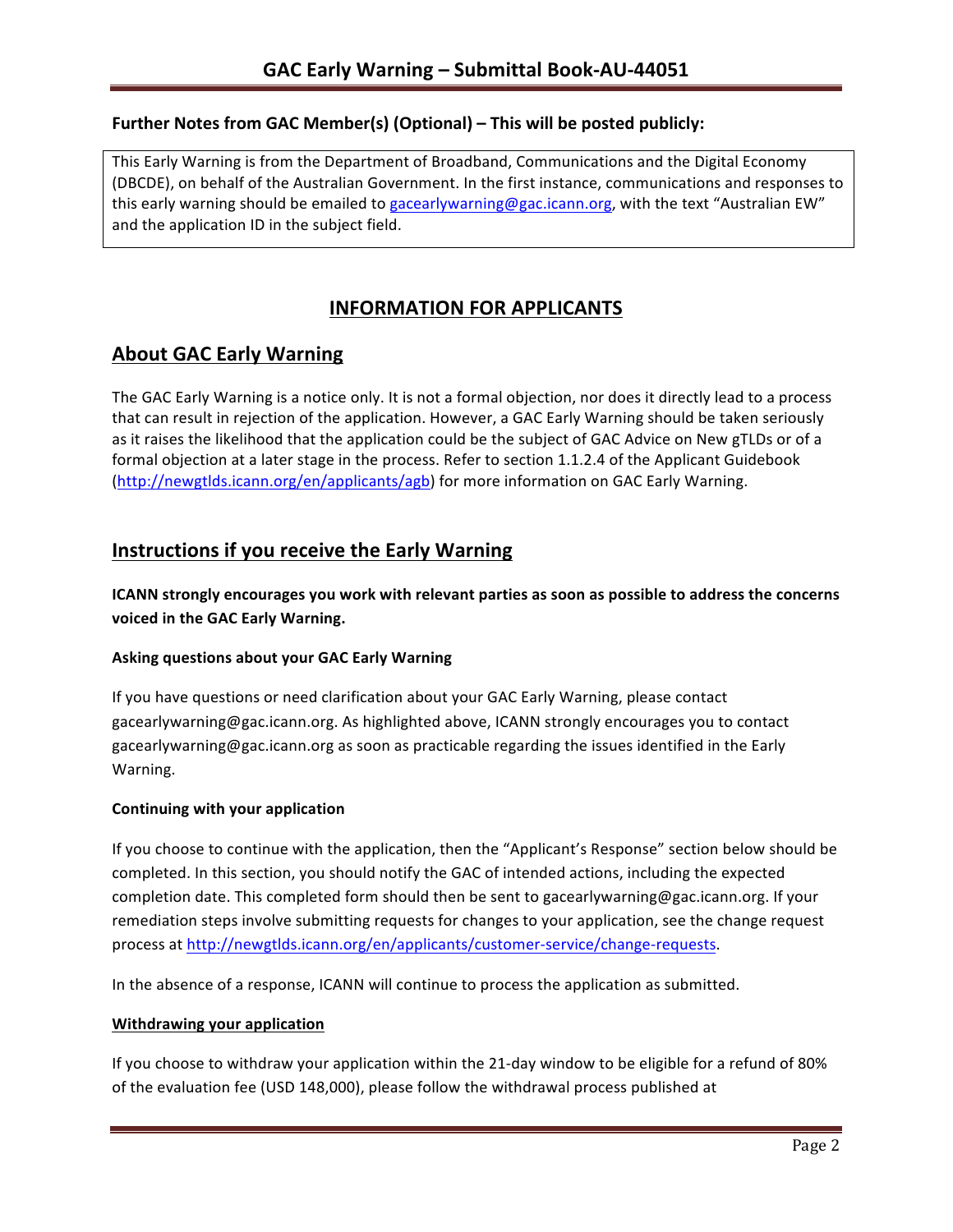http://newgtlds.icann.org/en/applicants/customer-service/withdrawal-refund. Note that an application can still be withdrawn after the 21-day time period; however, the available refund amount is reduced. See section 1.5 of the Applicant Guidebook.

For questions please contact: gacearlywarning@gac.icann.org

**Applicant Response:**